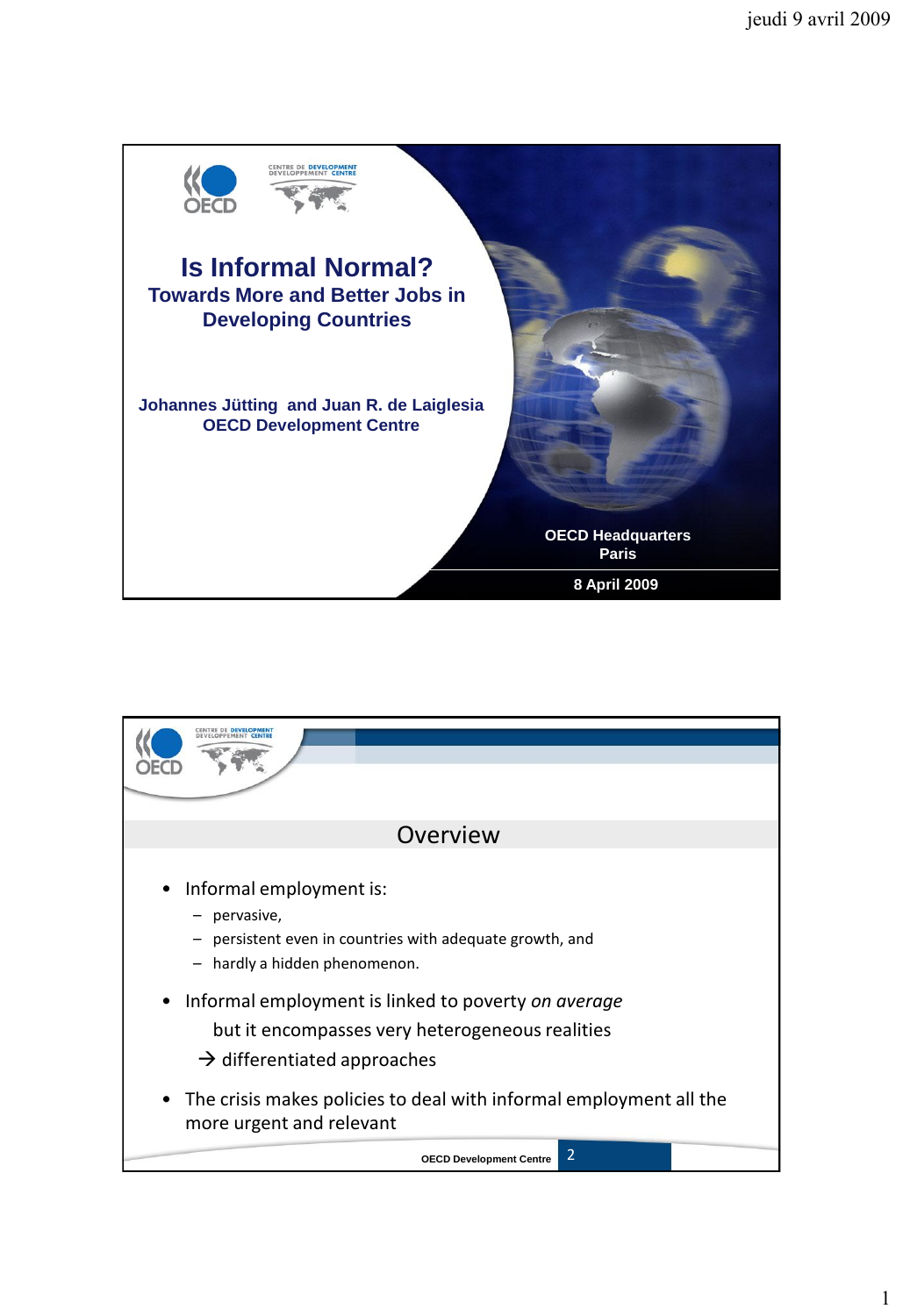|                                                      |                | <b><i>ENTRE DE DEVELOPMENT</i></b>   |  |  |  |  |
|------------------------------------------------------|----------------|--------------------------------------|--|--|--|--|
|                                                      |                | Is Informal Normal?                  |  |  |  |  |
| Towards more and better jobs in developing countries |                |                                      |  |  |  |  |
|                                                      | $\mathbf{1}$   | Overview                             |  |  |  |  |
|                                                      | $\overline{2}$ | Informal Employment: Size and Trends |  |  |  |  |
|                                                      | 3              | Welfare implications of job quality  |  |  |  |  |
|                                                      | $\overline{4}$ | Dealing with Informal Employment     |  |  |  |  |
|                                                      |                |                                      |  |  |  |  |
|                                                      |                |                                      |  |  |  |  |
|                                                      |                | 3<br><b>OECD Development Centre</b>  |  |  |  |  |

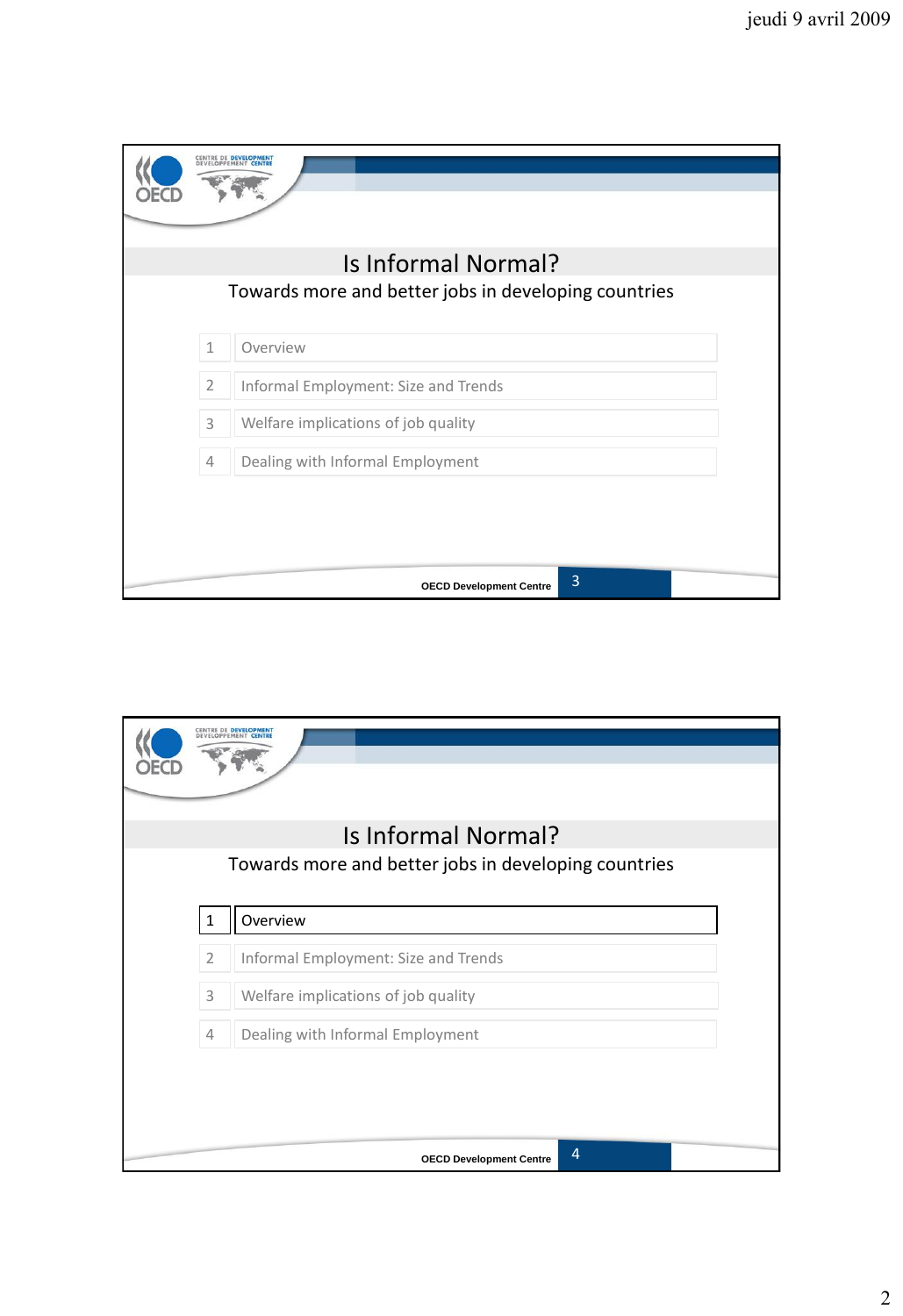| What's new on informal employment? Motivation                    |                                                                |  |  |  |  |  |
|------------------------------------------------------------------|----------------------------------------------------------------|--|--|--|--|--|
| Old Agenda                                                       | New Agenda                                                     |  |  |  |  |  |
| • Informal employment to gradually<br>disappear with development | • Growth is not sufficient to eradicate<br>informal employment |  |  |  |  |  |
| $\bullet$ Being informal = Being poor                            | • Informal employment is heterogeneous                         |  |  |  |  |  |
| • Informal employment $=$ immobility                             | • People move between employment states                        |  |  |  |  |  |
| Policy agenda:<br>• Policies to "formalise" the informal         | Policy agenda:<br>• Multi-tiered approach to policy            |  |  |  |  |  |
| 5<br><b>OECD Development Centre</b>                              |                                                                |  |  |  |  |  |

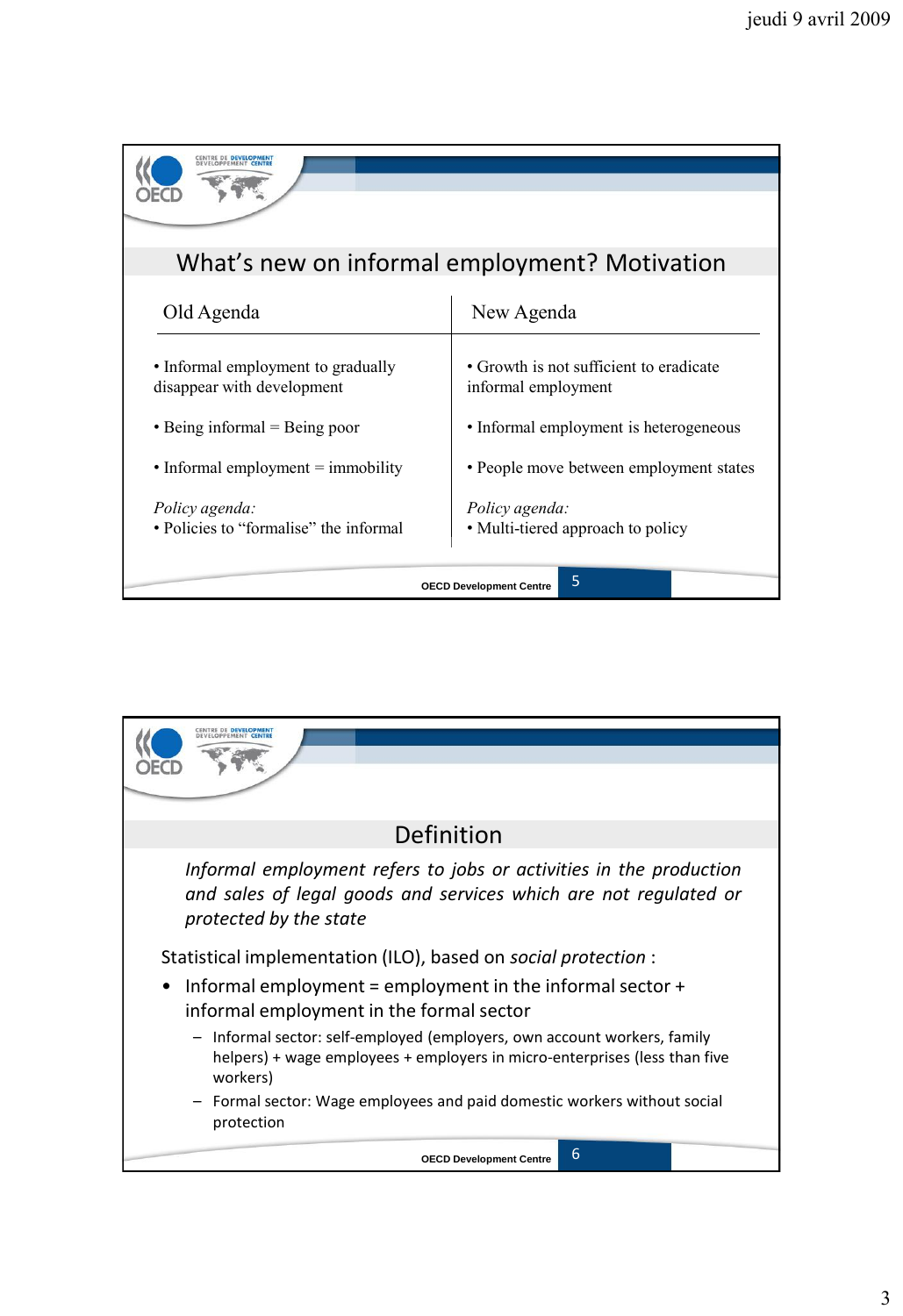|                                                      |                | <b><i>ENTRE DE DEVELOPMENT</i></b>               |  |  |  |  |
|------------------------------------------------------|----------------|--------------------------------------------------|--|--|--|--|
|                                                      |                | Is Informal Normal?                              |  |  |  |  |
| Towards more and better jobs in developing countries |                |                                                  |  |  |  |  |
|                                                      | $\mathbf{1}$   | Overview                                         |  |  |  |  |
|                                                      | 2              | Informal Employment: Size and Trends             |  |  |  |  |
|                                                      | 3              | Welfare implications of job quality              |  |  |  |  |
|                                                      | $\overline{4}$ | Dealing with Informal Employment                 |  |  |  |  |
|                                                      |                |                                                  |  |  |  |  |
|                                                      |                | $\overline{7}$<br><b>OECD Development Centre</b> |  |  |  |  |

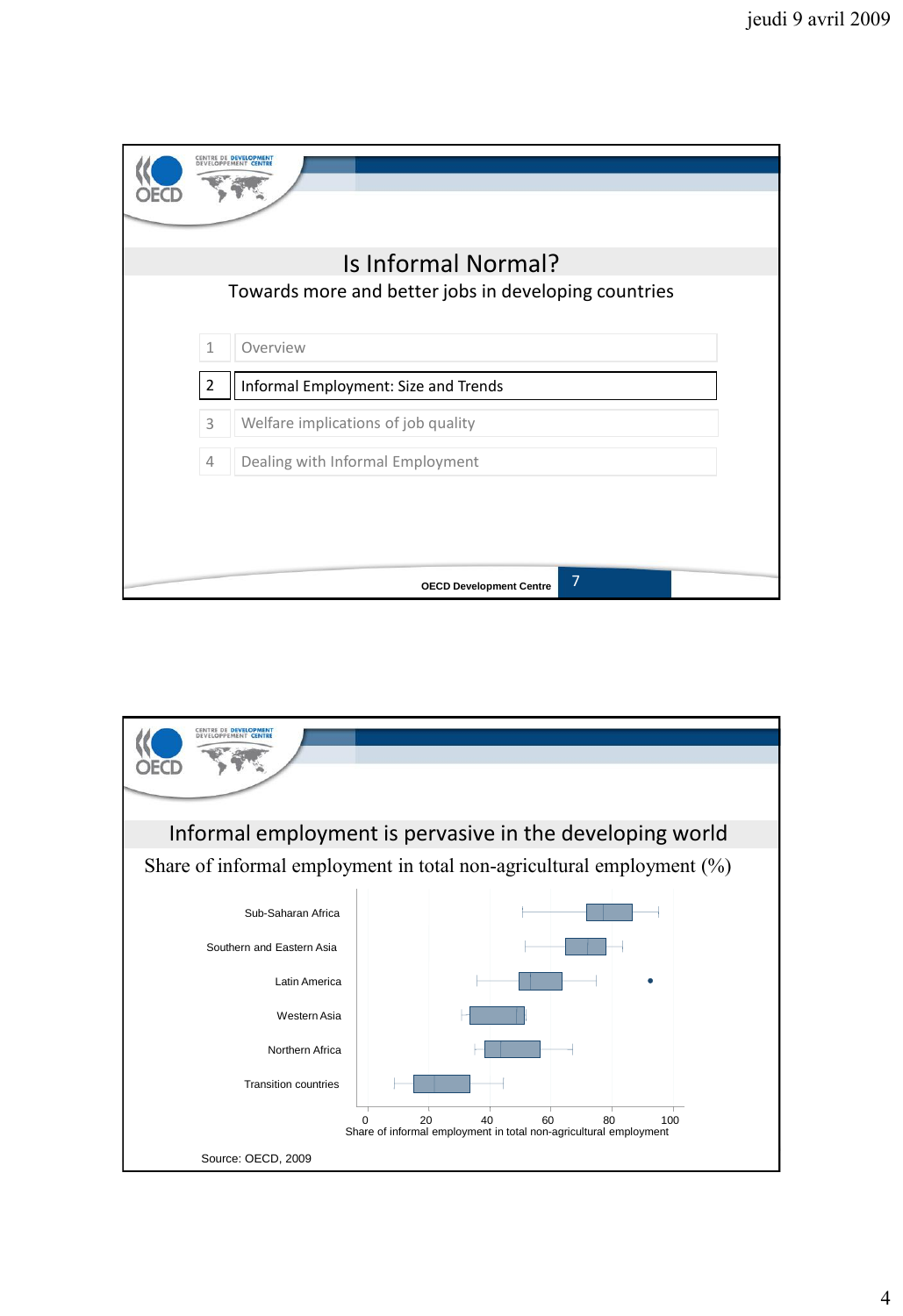

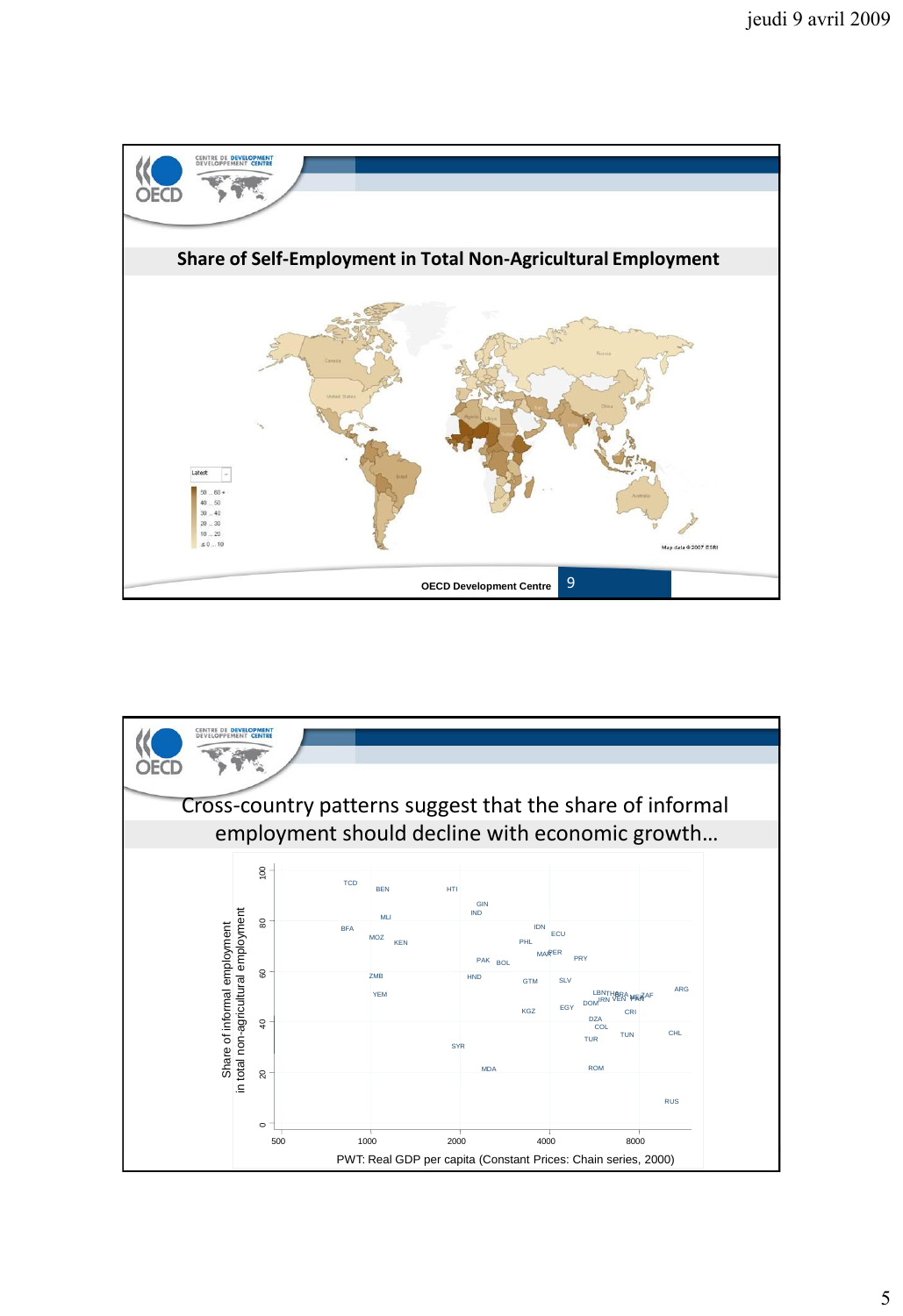

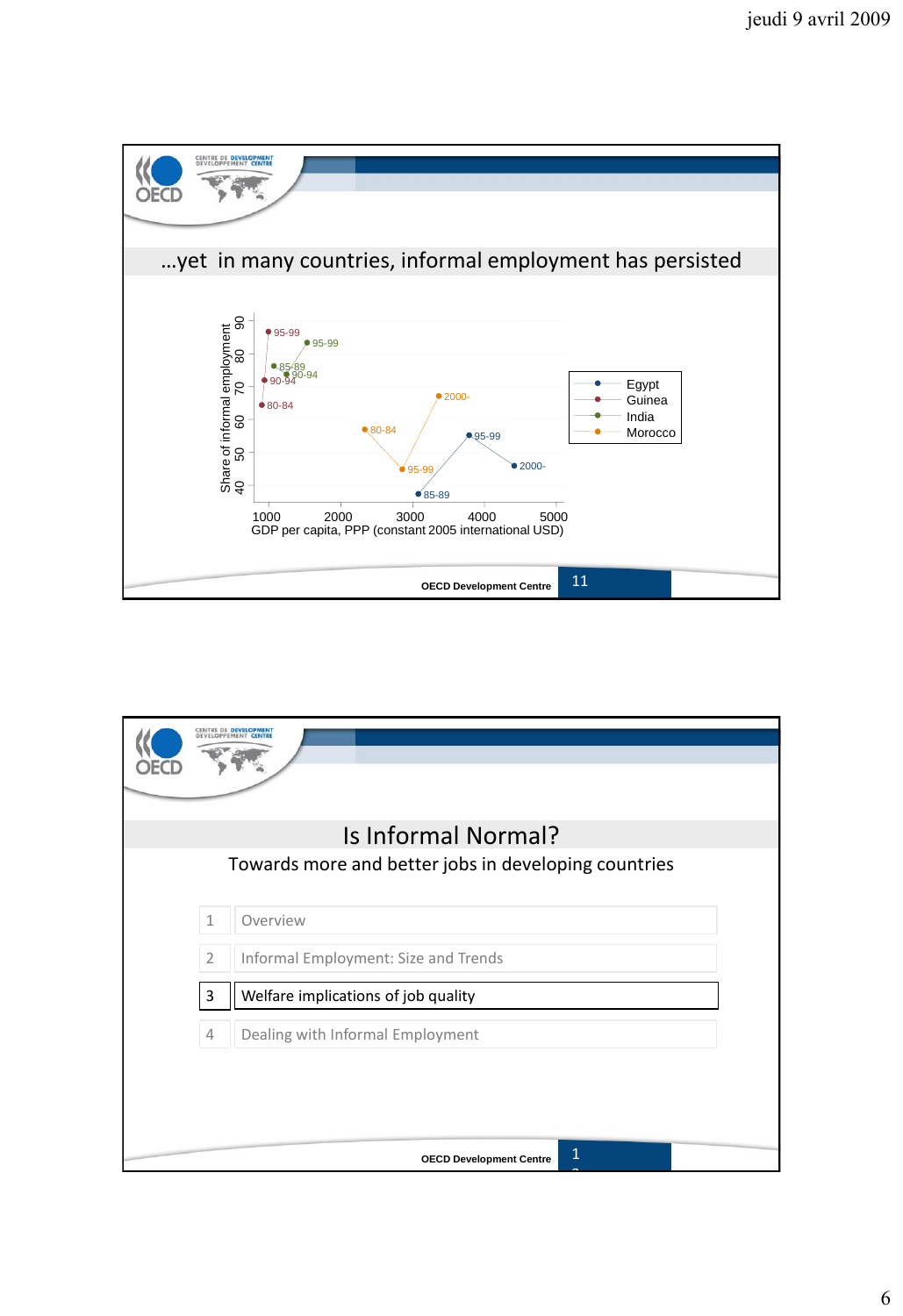

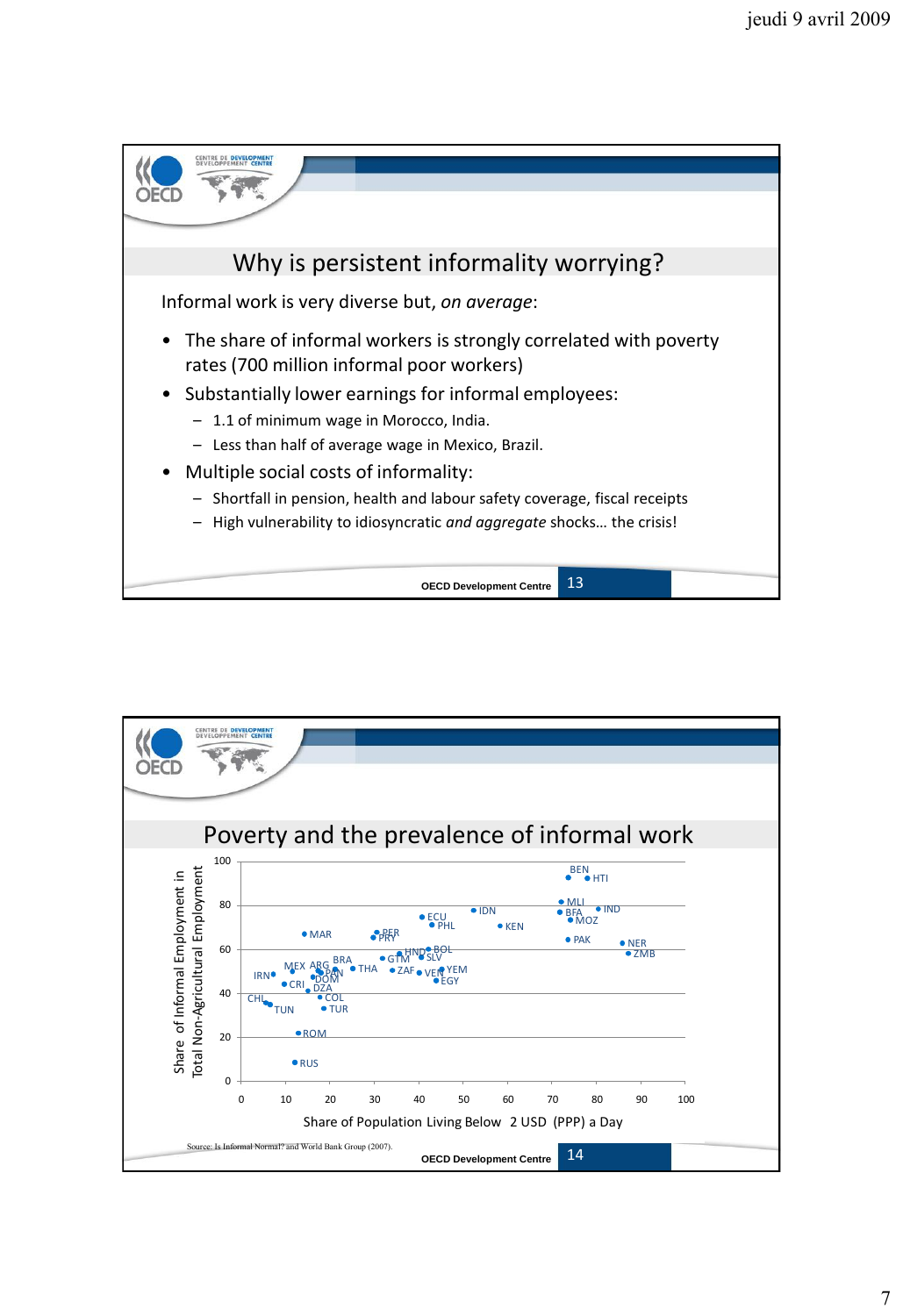

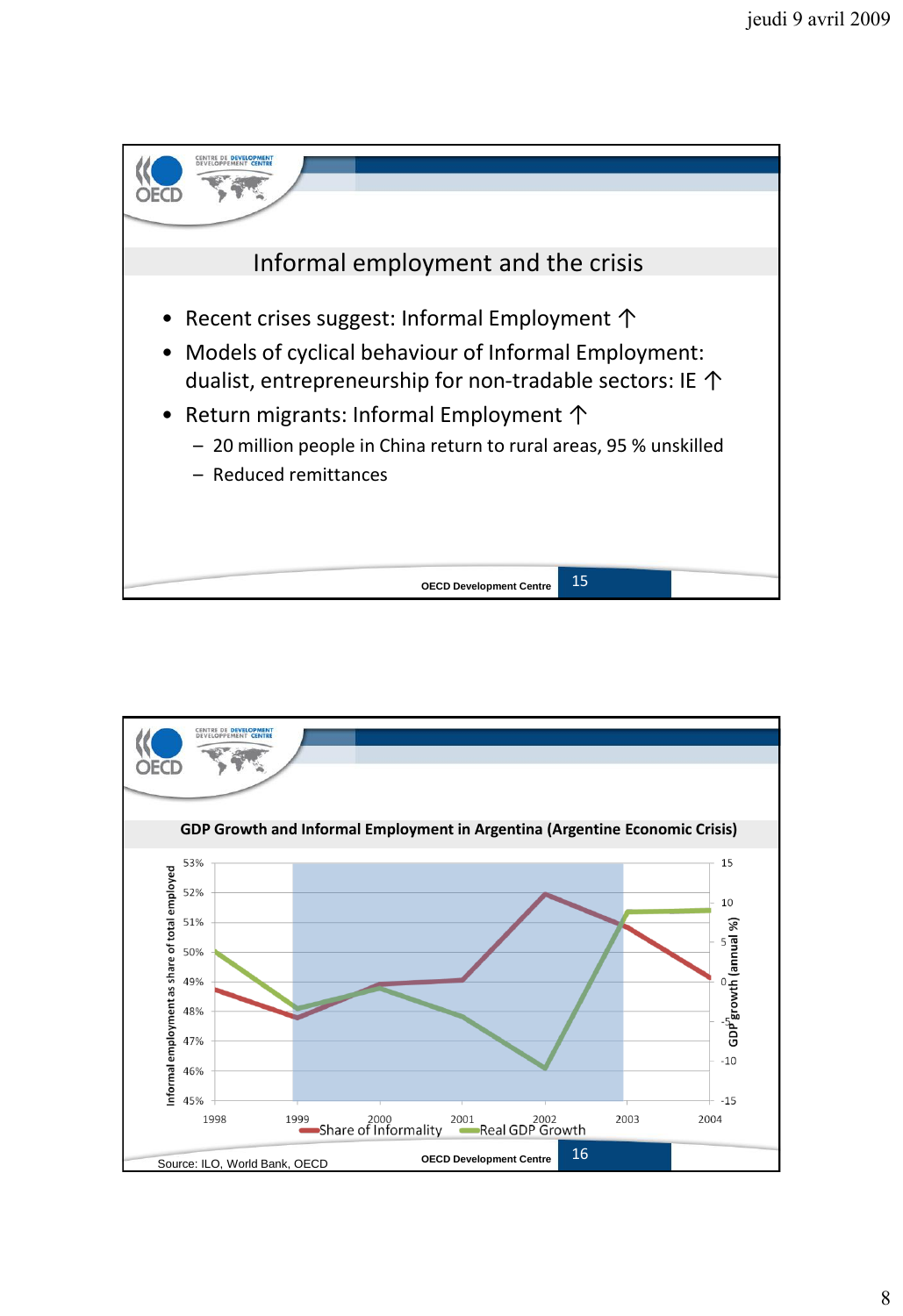

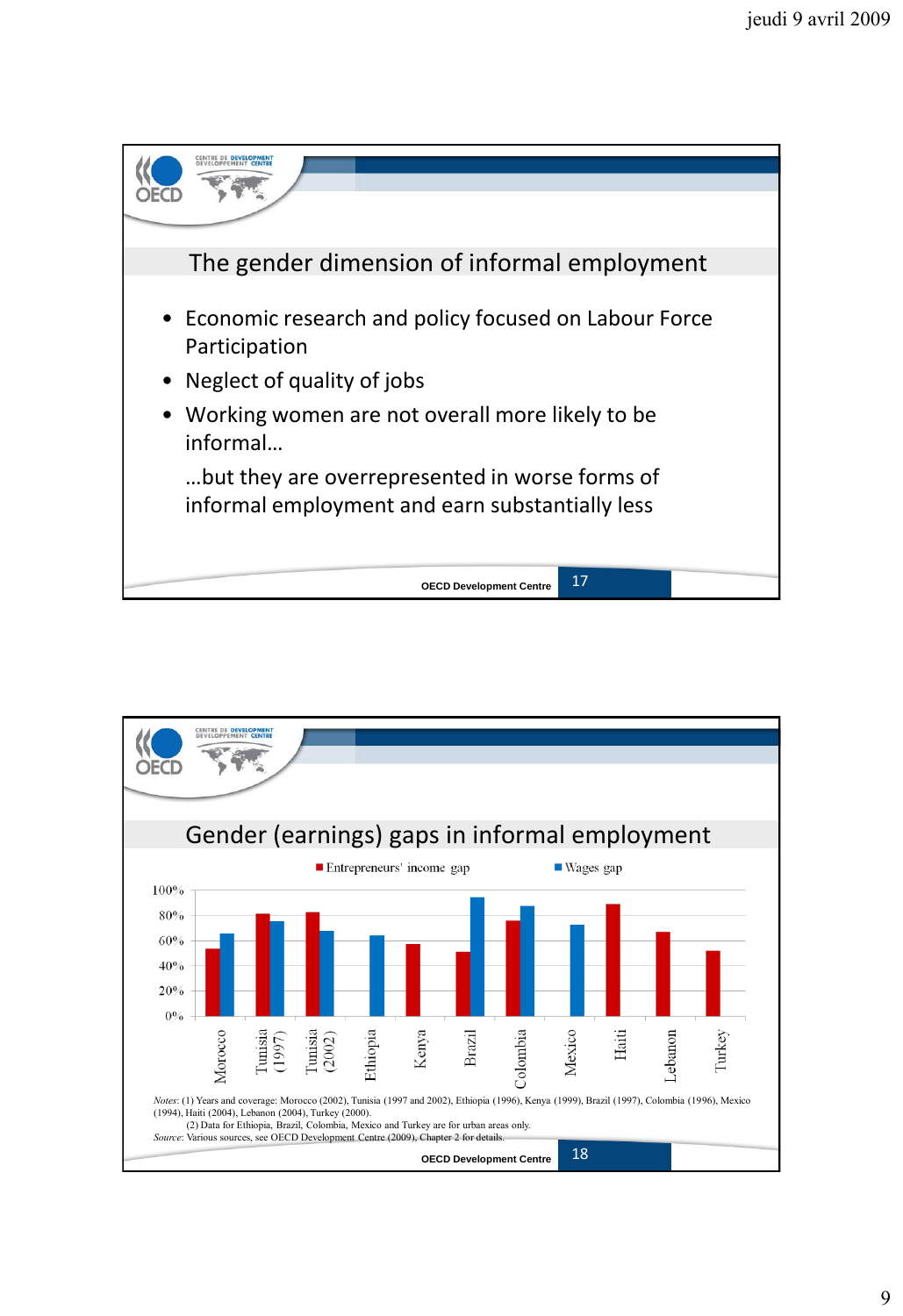

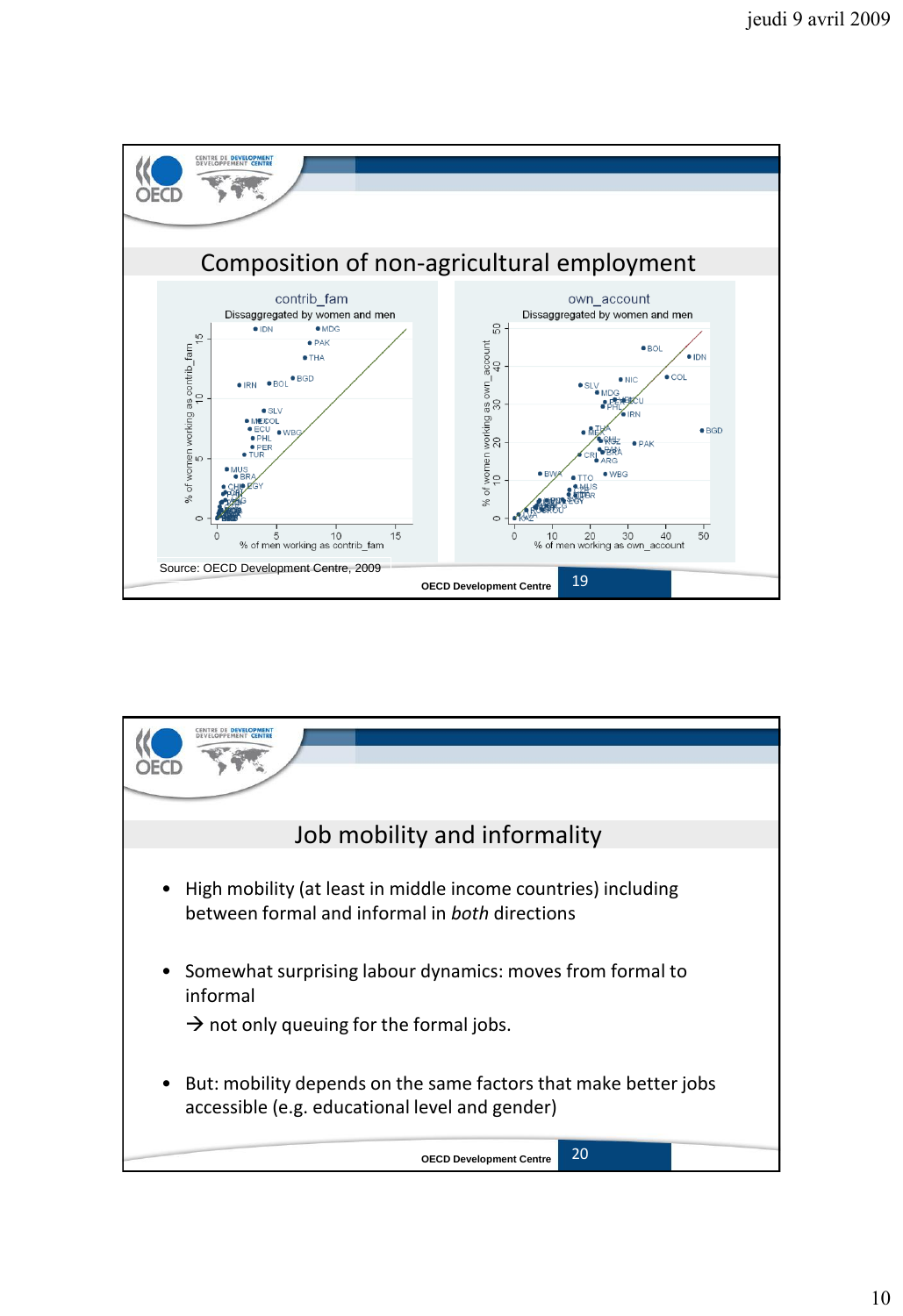

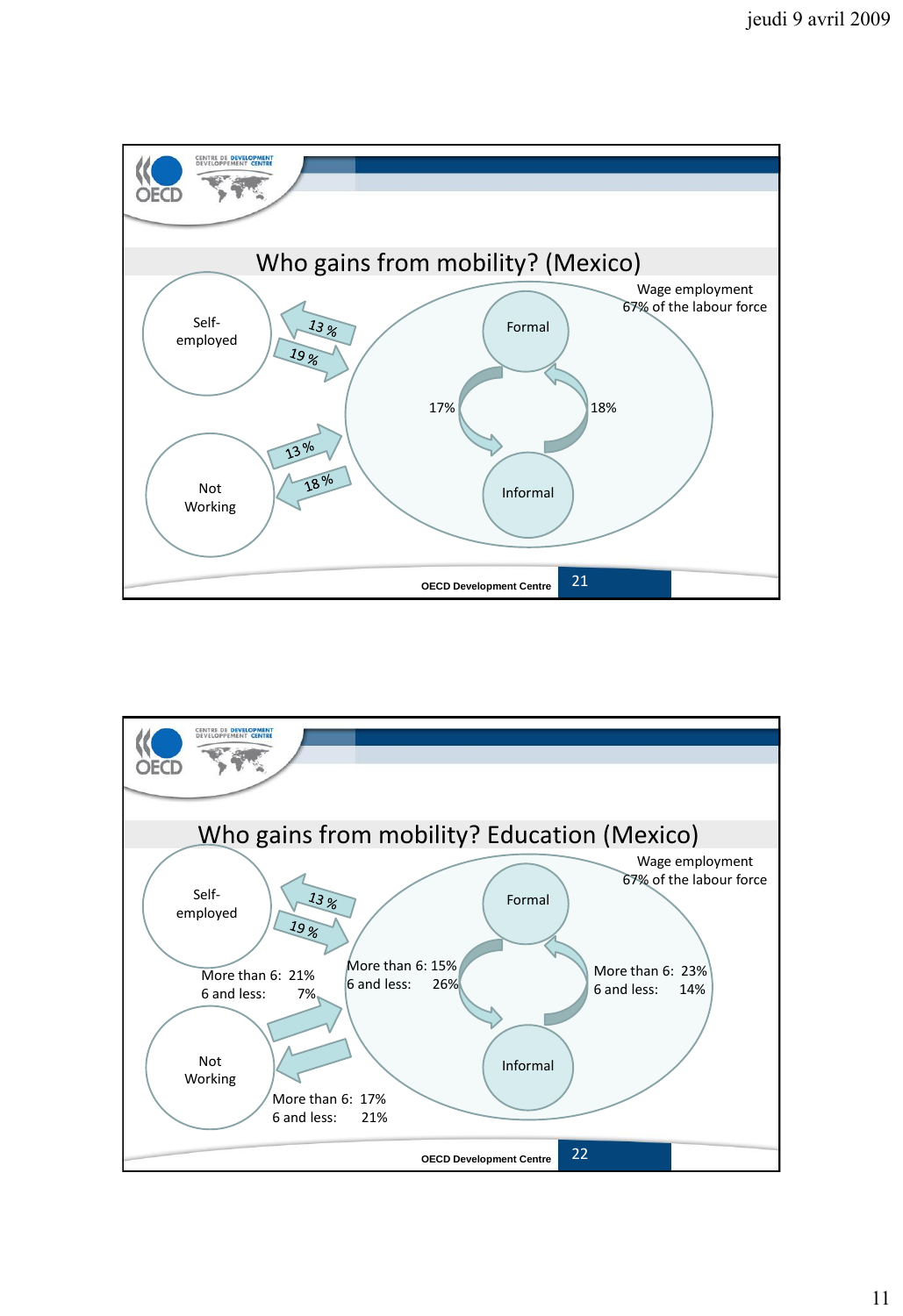

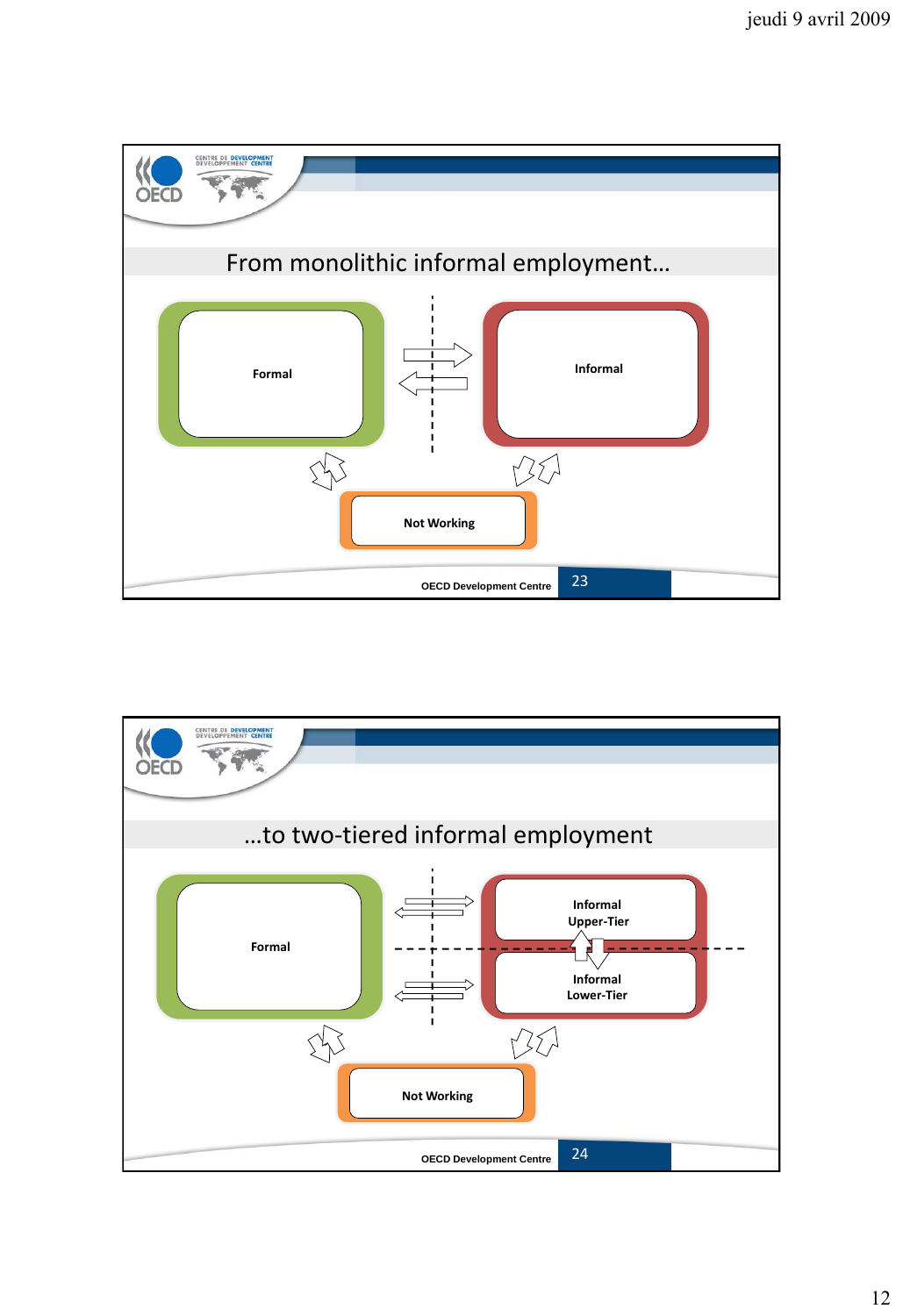|                                                      |                | CENTRE DE DEVELOPMENT<br><b><i>PPEMENT CENTE</i></b> |  |  |  |  |
|------------------------------------------------------|----------------|------------------------------------------------------|--|--|--|--|
|                                                      |                | Is Informal Normal?                                  |  |  |  |  |
| Towards more and better jobs in developing countries |                |                                                      |  |  |  |  |
|                                                      |                |                                                      |  |  |  |  |
|                                                      | $\mathbf{1}$   | Overview                                             |  |  |  |  |
|                                                      | $\overline{2}$ | Informal Employment: Size and Trends                 |  |  |  |  |
|                                                      | 3              | Welfare implications of job quality                  |  |  |  |  |
|                                                      | 4              | Dealing with Informal Employment                     |  |  |  |  |
|                                                      |                |                                                      |  |  |  |  |
|                                                      |                |                                                      |  |  |  |  |
|                                                      |                |                                                      |  |  |  |  |
|                                                      |                | $\overline{2}$<br><b>OECD Development Centre</b>     |  |  |  |  |

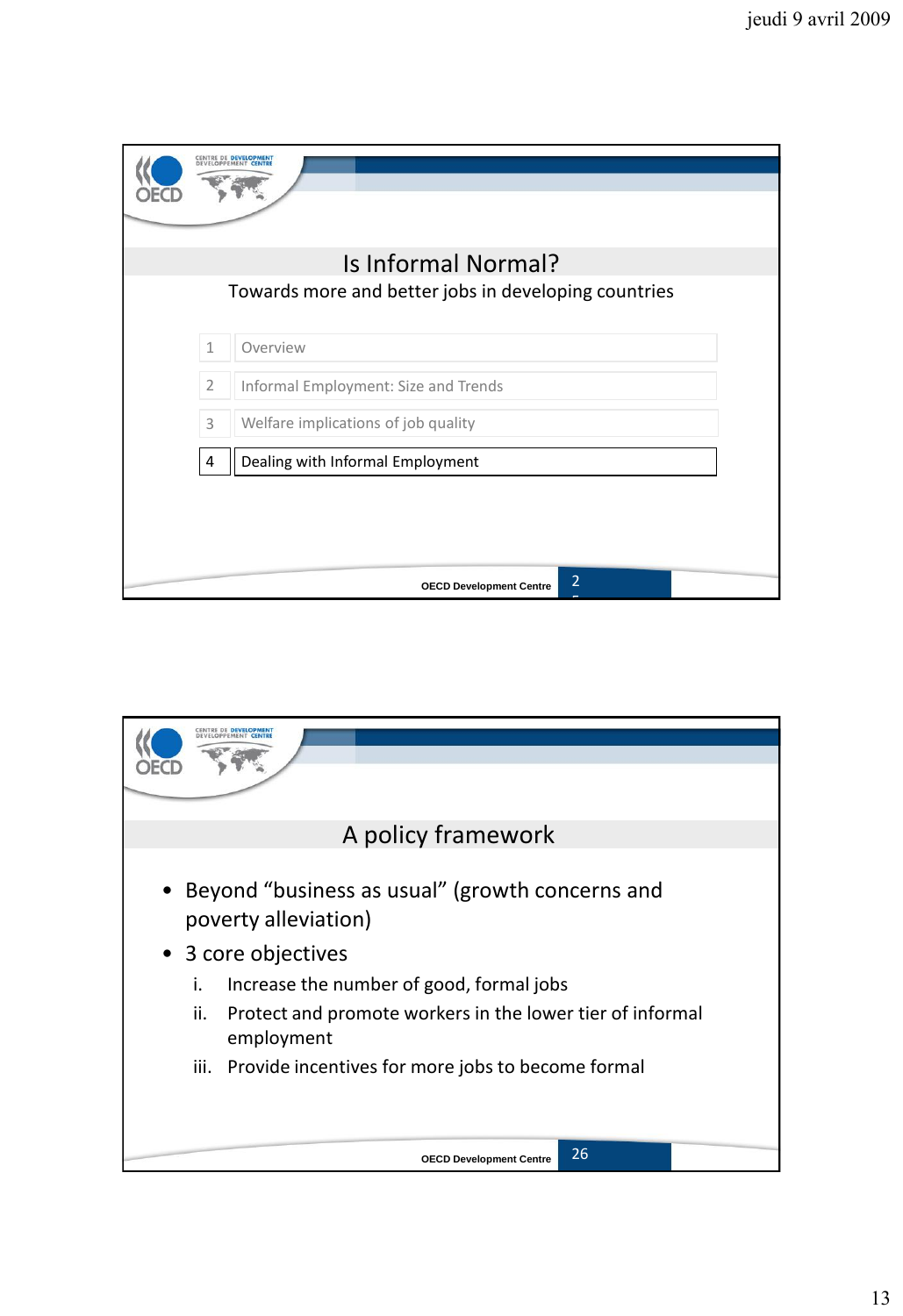

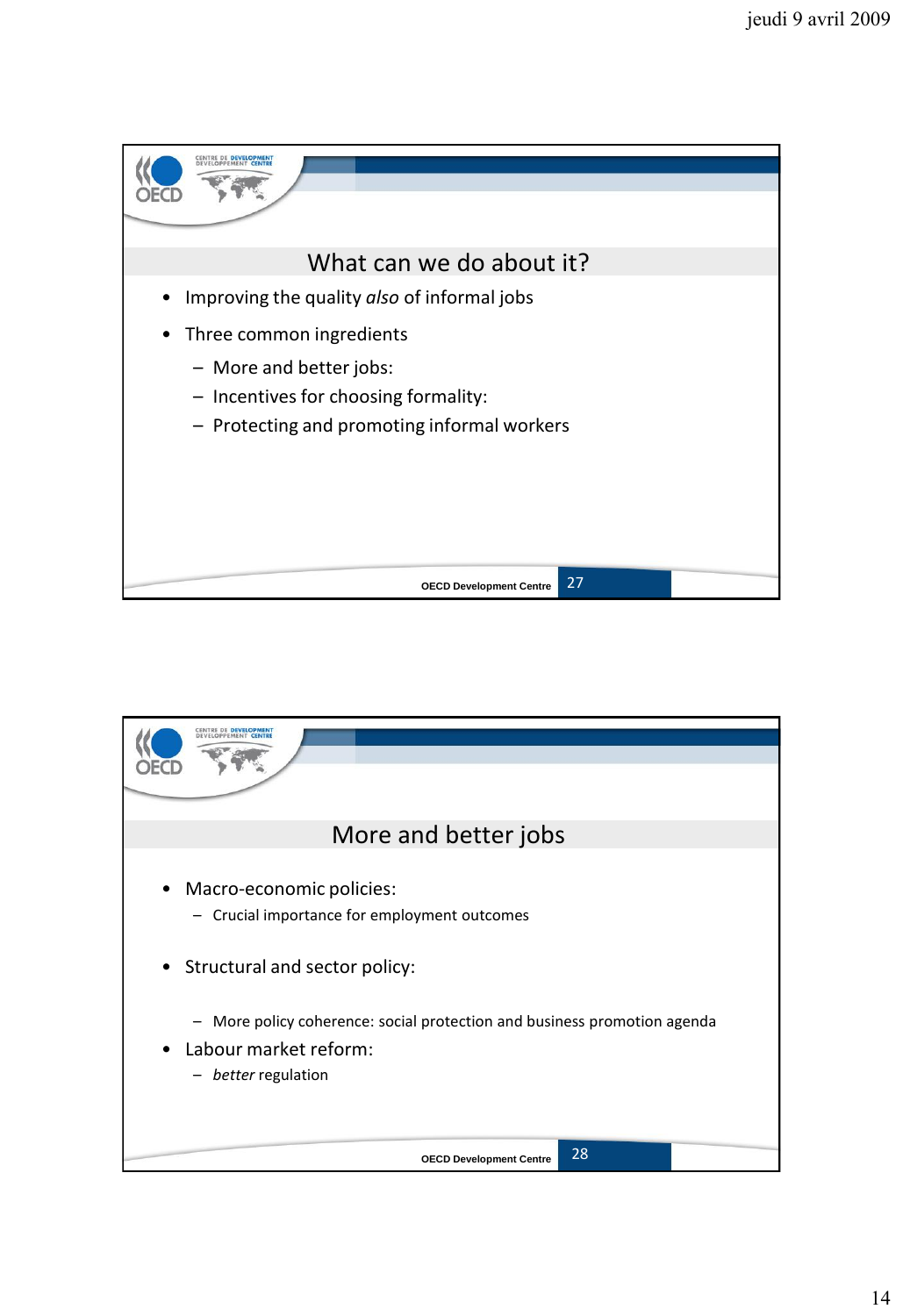

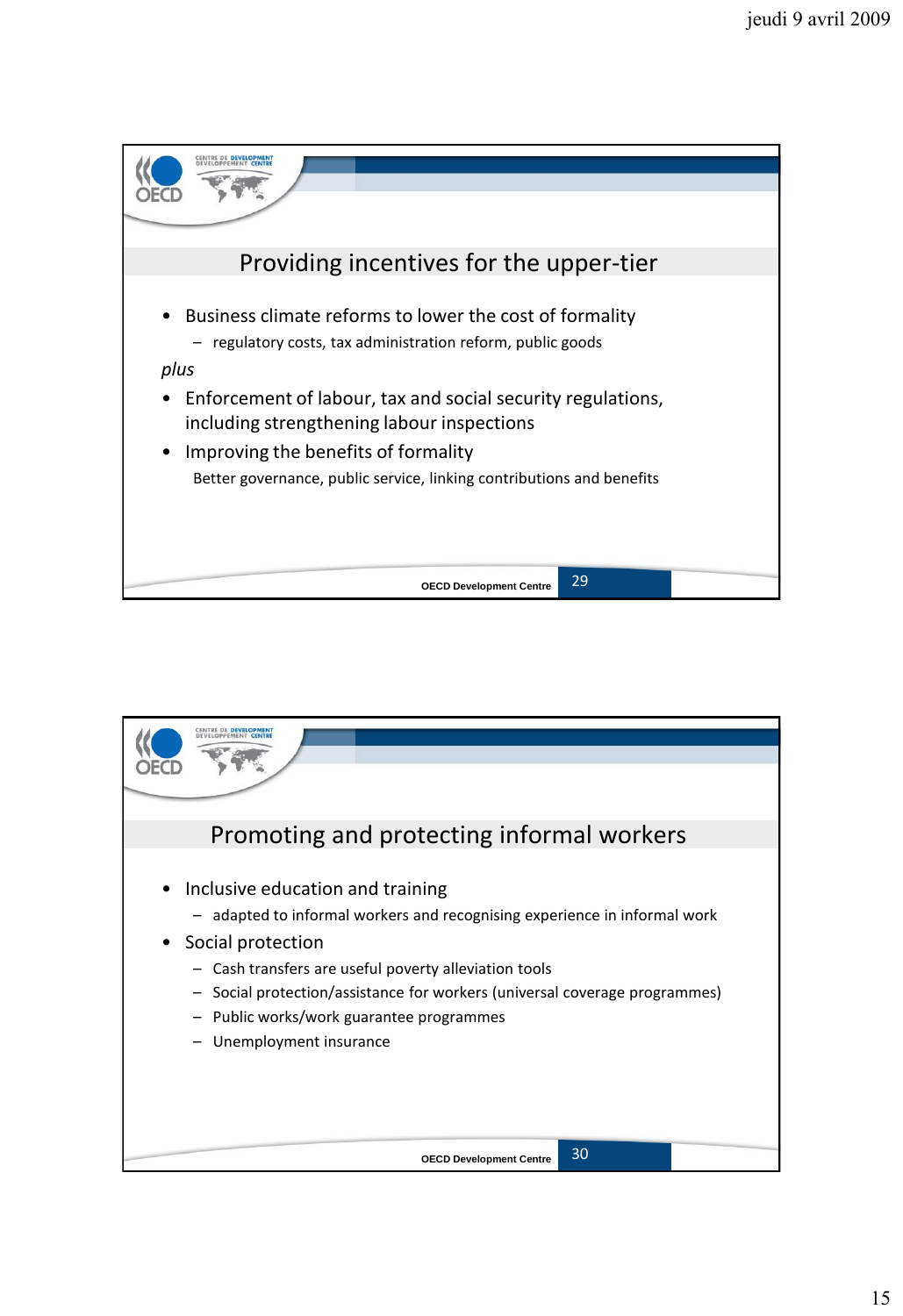

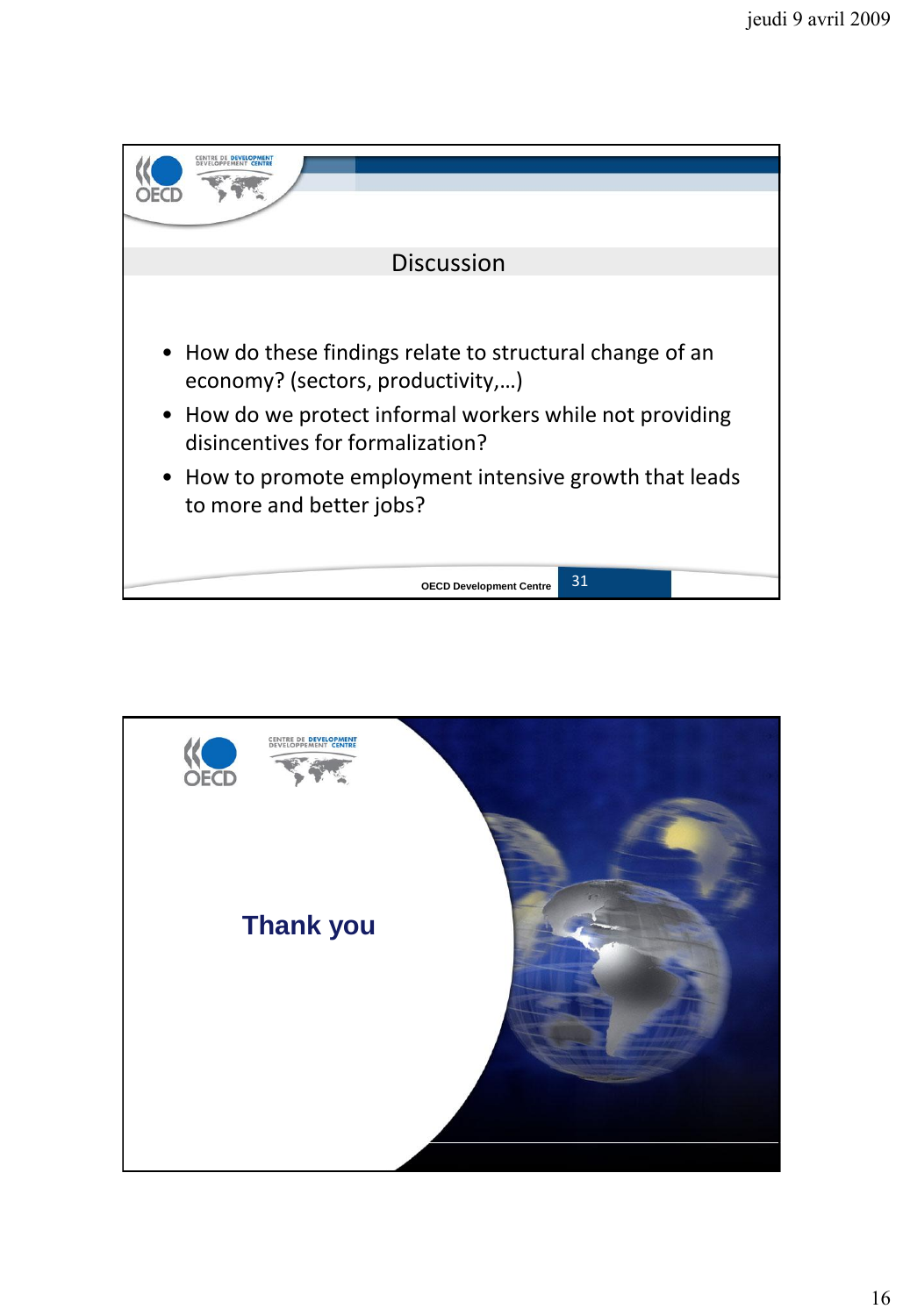